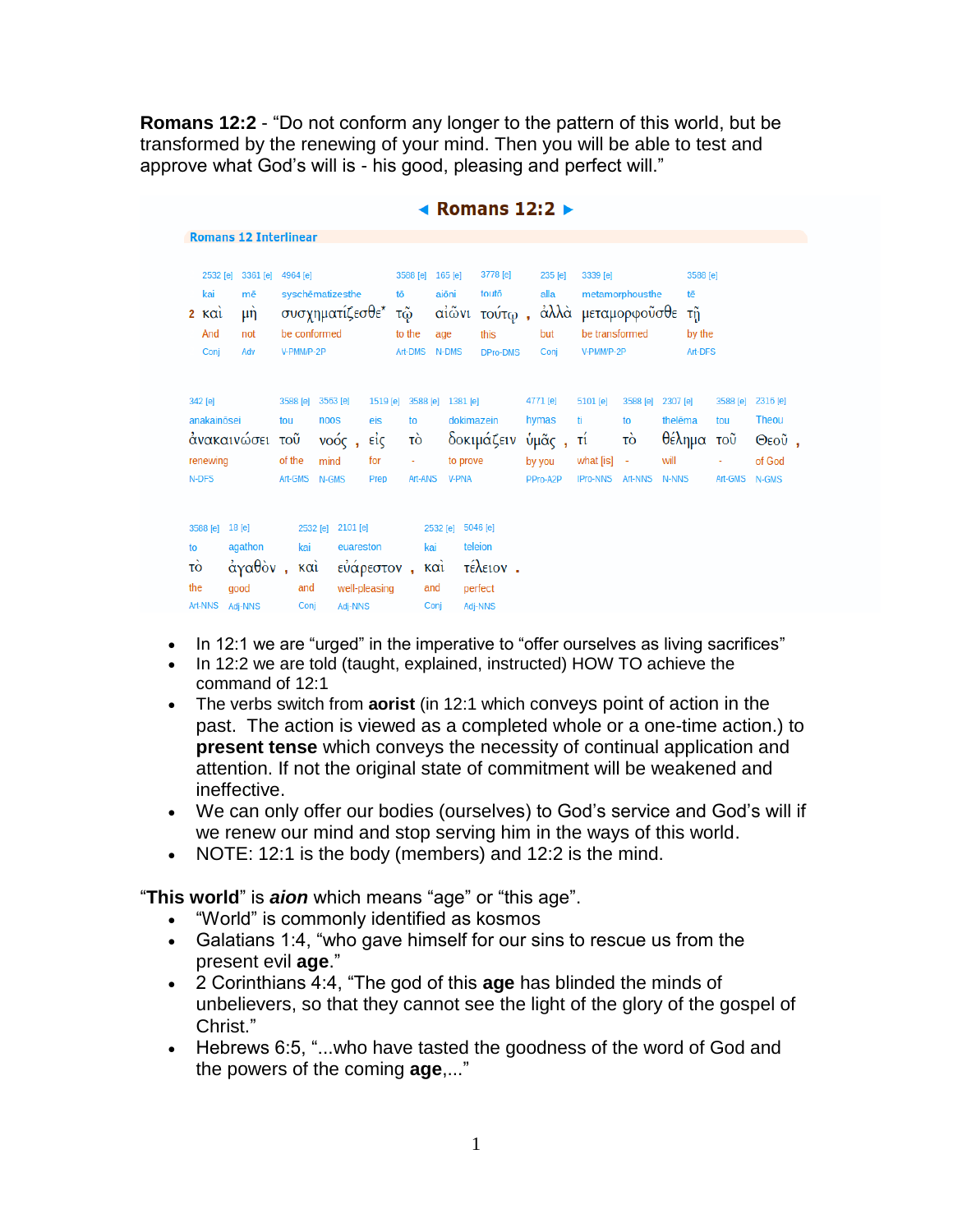- We live in this world (age, kosmos) to be a witness to it of the Truth, not to be conformed to the pattern of this dark age
	- o 1 Corinthians 7:31, "those who use the things of the **world**, as if not engrossed in them. For this **world** in its present form is passing away."
- Salvation in Christ does NOT isolate us from the influence of this dark, dead, sinful world that is in rebellion to God's will.

"Do not conform"

- This command builds on Romans 5-8
- "Conform" is in the present tense which means these believers were "conforming". The translation of "do not conform" could also be written as a command, "STOP conforming!" (Paul does remain positive towards the Romans spiritual condition and growth throughout the letter.)

"Be transformed" - metamorphoo

- The opposite of being conformed to this world is to be transformed into something else and transformed away from this world.
- In the Greek the resistance to conforming and the process of being transformed is:
	- o Simultaneous
	- o Ongoing
	- $\circ$  Continual renunciation and continual renewal
- Interesting the same Greek word for "transformed" is used in Mark  $9:2,3$ ) where Jesus was "transfigured" - "There he was transfigured before them."
- "Be transformed" is clearly passive

"Renewing of your mind"

- This is the means that the "transforming" takes place
- "Mind" refers to "practical reason" and "moral consciousness"
- This clearly means to adjust the you think about everything so that it comes into the light of this new life and the revealed Word of God that had been hidden from the Pagans.
- Some commentators call it the "re-programming" of the mind. And, this is a lifetime process as every area of life is examined, turned over and brought into the light of the knowledge of God
- Romans 1:28 says God's judgment and wrath include giving people over to a "worthless" mind.
	- o The "worthless" mind is a mind that is "unqualified" (*adokimos*) to access and assess the Truth in the revealed Word and in God's natural created order.
	- o NOTE: *adokimos* is the negative of *dokimazo* which is here translated "**approve**"